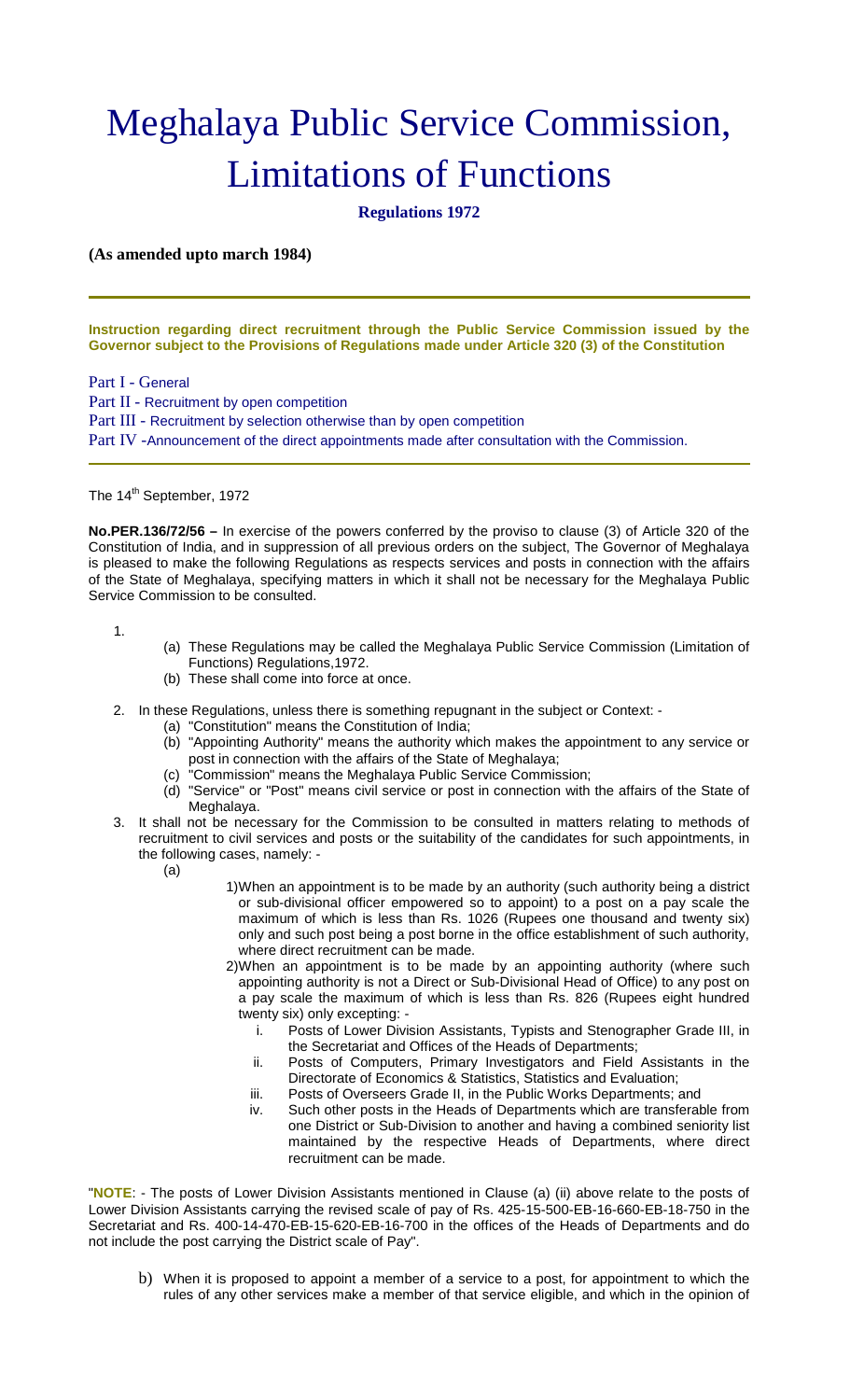the Governor is normally filled by a member of that service or is similar to posts normally filled by members of that service.

**ILLUSTRATION –** The appointment of an officer of the State Civil Service to the following posts does not required consultation with the Commission.

Post of District Magistrate, Secretary, Deputy Secretary, Under Secretary or Officer on Special Duty in the Secretariat: -

- c) appointments to the personal staff of the Governor and to his Secretariat;<br>d) the appointment of Law Officers of the State, Law Reporters of the Gauha
- the appointment of Law Officers of the State, Law Reporters of the Gauhati High Court.
- e) When an officiating appointment is to be made by direct recruitment to a permanent post, if it is necessary in the public interest that the appointment should be made immediately and reference to the Commission would cause undue delay; provided that if the vacancy is for a period, actual or probable, of six months or more, the Commission shall, as soon as possible, be consulted in all matters mentioned in sub-clause (3) of Article 320 of the Constitution.
- f) When an appointment is to be made by direct recruitment to temporary post created in a service, if it is necessary in the public interest that the appointment should be made immediately and reference to the Commission would cause undue delay; provided that if the post has been sanctioned for, or is likely to last for more than four months, the Commission shall, as soon as possible, be consulted in all matters mentioned in sub-clause (3) of Article 320 of the Constitution.
- g) When it is proposed to re-appoint a retire servant of the Government of India or State Government temporarily:

(i). to a permanent post created as addition to the cadre of the service1 from which he retired, or (ii) to a temporary post created as addition to the cadre of the service from which he retired, or (iii) any other temporary post the duties of which are similar to those normally discharged by members of that service.

- h) The temporary appointment of an officer of the Indian Armed Forces to a Civil Post or service for a period not exceeding 3 years.
- i) When it is proposed to make appointments to posts on a contract basis for a period not exceeding 5 years.
- 4. Promotion It shall not be necessary to consult the Commission on the principles to be followed in making promotions or on the suitability of candidates for promotion in the following cases: -

**NOTE** – Amended vide Notification No. PER (AR).246/80/179 dated 23<sup>rd</sup> September, 1982.

- a. promotion to a service by an authority other than the Governor;
- b. promotion from a lower to a higher grade or post within the same service according to the rules of the service:

Provided that if it is proposed to promote an officer from one grade to another, the Commission shall be consulted if direct requirement to the higher grade can be made after consulting the Commission.

- c. As regards the suitability for promotion from one service to another of a candidate not recommended by the authority prescribed in the rules regulating such promotion;
- d. Officiating promotion for a period which is not likely to last for more than one year:

Provided that if the period of officiating promotion is extended beyond the term for which it was originally sanctioned the period of promotion shall for purpose of this regulation, be reckoned from the date when the promotion originally took effect and not from the date of the extension of the period.

- 5. Transfer It shall not be necessary to consult the Commission on the principles to be followed in making transfer, or on the suitability of candidates for transfer from one post to another in the same service.
- 6. Disciplinary cases It shall not be necessary for the Commission to be consulted in disciplinary matters
- a. by any authority other than the Governor, whether the order passed is an original, an appellate or a re-visionary order;
- b. by the Governor unless the proposes to pass an original order imposing any of the following penalties or unless an appeal, if admissible under the rules, has been submitted to him against an order of a lower authority imposing any of the penalties:
	- i. withholding of increments or promotion, but excluding stoppage an efficiency bar
	- ii. reduction to a lower post or time scale or to a lower stage in a time scale or to a lower grade in a graded scale;
	- iii. recovery from pay of the whole or part of any pecuniary loss caused to the State Government by negligence or breach of order;
	- iv. removal;
	- v. reduction of pension;
	- vi. dismissal;
	- vii. compulsory retirement;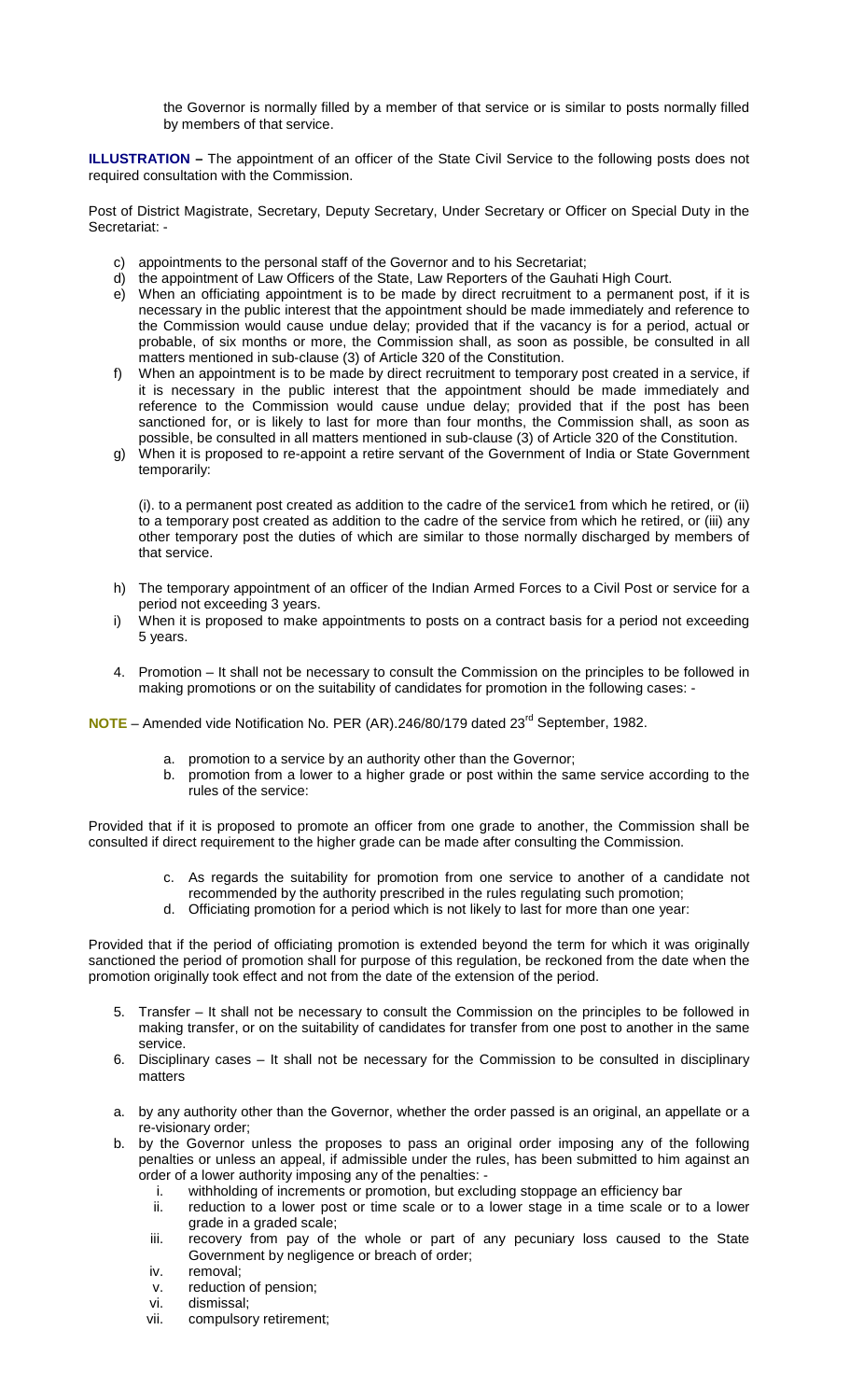- c. by the Governor, when rejecting a petition or memorial;
- d. in any case in which the Commission has at any previous stage been consulted as to the order to be passed and no fresh question has thereafter arisen for determination.

# **ILLUSTRATIONS**

- (1.) The stoppage of an officer appointed by the Governor at an efficiency bar does not require consultation with the Commission.
- (2.) An officer is censured by the Governor. It is not necessary to consult the Commission before the order of censure is passed;
- (3.) An officer is suspended pending an enquiry into his conduct. The Commission need not be consulted before the order of suspension is passed;
- (4.) It is proposed to dismiss a State Service Officer o to reduce his pension. The Commission must be consulted before an order is passed by the Governor;
- (5.) It shall not be necessary to consult the Commission in any case relating to  $$ 
	- i. the termination of probation of any person;<br>ii. the discharge or reversion of a person other
	- ii. the discharge or reversion of a person otherwise than as penalty;<br>iii. the termination of the employment of a person in accordance with
	- the termination of the employment of a person in accordance with the terms of his contract or employment;
	- iv. the imposition of any penalty laid down in any rule or order for failure to pas any test or examination within a specified time.
- (6.) Reduction in pension is a disciplinary case. The pension of an official is reduced by the Head of Department. The appeal is filed before the Governor. The Commission should be consulted before the appeal is disposed of by Governor;
- (7.) An assistant in a district office is dismissed by the District Officer. He appeals to the Governor. The Commission will be consulted before an order is passed by the Governor;
- (8.) An official in a subordinate service is dismissed by the Head of a Department. An appeal is made to the Governor. It is not necessary for the Heads of the Department to consult the Commission before dismissing the officials. But the Commission should be consulted by the Governor before deciding the appeal;
- (9.) An officer who was dismissed by an original order of the Governor memorializes the Governor against that order. The Commission need not be consulted on the memorial if the order of dismissal was passed after the consulting the appeal;
- (10.) An official was dismissed and his appeal rejected by an authority subordinate to the Governor. He memorializes the Governor against that order. The Commission must be consulted before the Governor re-instates him but not if the Governor decides to reject his memorial.

Sd/- N.K. Rustomji, Chief Secretary to the Government of Meghalaya

## **Instruction regarding direct recruitment through the Public Service Commission issued by the Governor subject to the Provisions of Regulations made under Article 320 (3) of the Constitution**

# PART – I

**General**

1.

- (a) The appointing authority will inform the Public Service Commission of the number of vacancies reserved for Scheduled Castes or Scheduled Tribes and Backward Classes.
- (b) In the case of services in which permanent vacancies occur throughout the year, the number of vacancies to be reported to the Commission should be the number likely to occur during the recruiting year, and no vacancy which occur after the end of that year, shall be filled without a further reference to the Commission.
- 2. In making recruitment to technical or specialist post the Commission shall invite the appointing authority to depute a technical expert to assist them. In case of recruitment to other posts it shall be open:
	- a. to the Commission to ask for the deputation of an adviser.
	- b. To an appointing authority. If it feels the need for it, to intimate to the Commission than an adviser should be appointed to assist the Commission and the reasons for doing so.

In (a) above, the appointing authority shall nominate a suitable adviser, and in (b) above, an adviser may be appointed only if the Commission agree to its need.

3. In any case where the Commission have any objection to the particular adviser or expert deputed by an appointing authority it shall be open to the Commission to intimate confidentially and demiofficially to the Chief Secretary their objection to the particular person proposed to be deputed.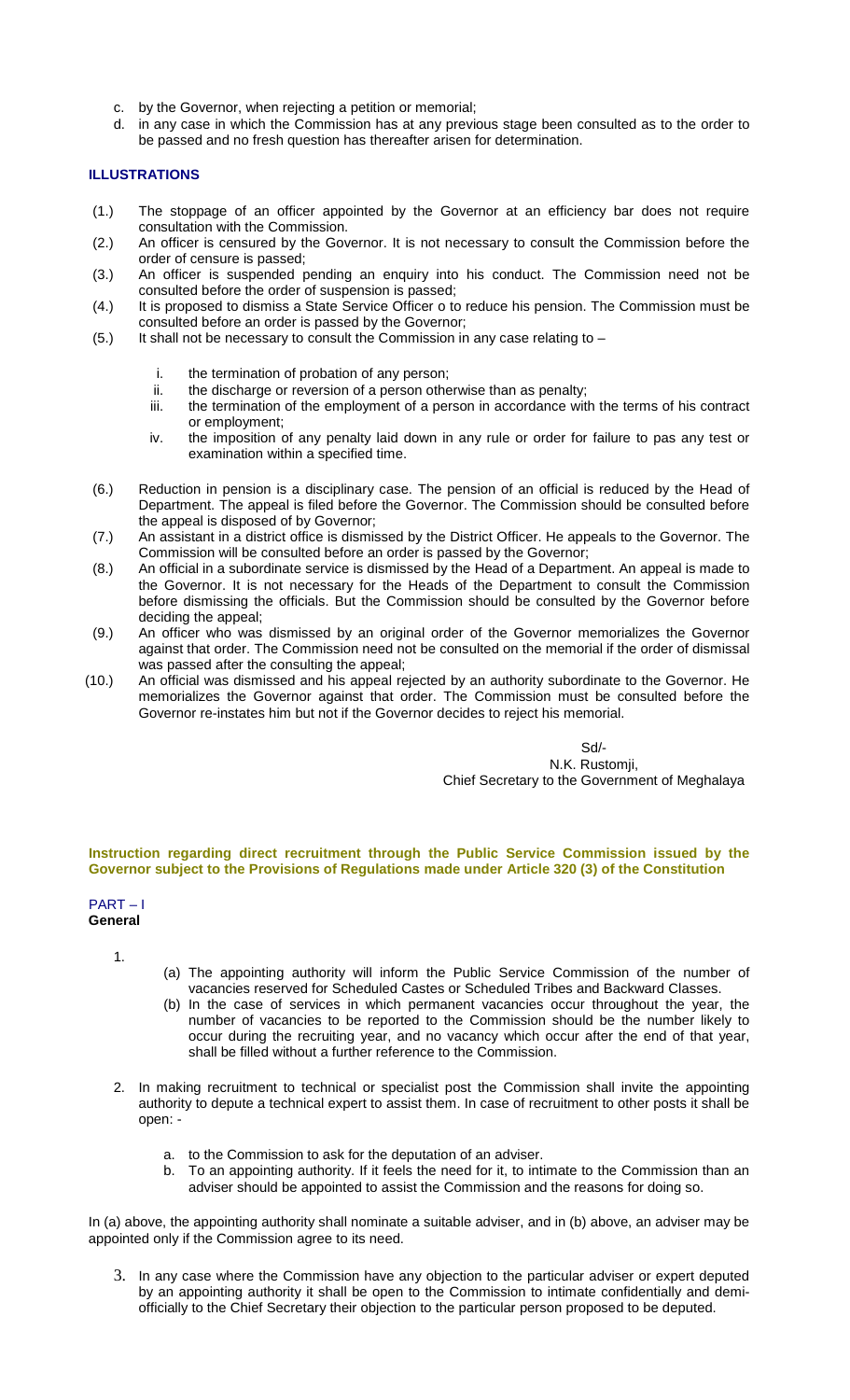# PART – II **Recruitment by open competition**

- 4. In the case of recruitment by competitive examination the Commission will send to the appointing authority to complete list of the marks obtained by each of the candidates, and
	- a. If the appointing authority is the Government, the Secretary in the Department concerned shall submit for the order of Government the names of; or
	- b. If the appointing authority is not Government, that authority shall appoint the candidates strictly on order of merit upto the number of vacancies to be filled, or, where recruitment is to be made from candidates belonging to Scheduled Castes, Scheduled Tribes and Backward Classes, the candidates of each category on order of merit upto the number of vacancies to be filled from that category, provided that the Commission certifies these candidates are fit for appointment.

## PART – III

## **Recruitment by selection otherwise than by open competition**

- 5. In order to provide for possible casualties an un-expected vacancies the number of candidates which the Commission should be asked to nominate in cases of selection otherwise than by open competition should usually exceed the number of vacancies in accordance with the following scale –
	- a. Where the number of vacancies, or the number of vacancies to be allotted to Scheduled Castes or Scheduled Tribes, does not exceed four, approximately two candidates for each vacancy.
	- b. Where the number of vacancies, or the number of vacancies to be allotted to Scheduled Castes or Scheduled Tribes, exceeds four, a number upto say 50 per cent, in excess of the number of such vacancies.
- 6. The Commission shall arrange the candidates nominated by them in order of merit, and
	- a. if the appointing authority is Government, the Secretary in the Department concerned shall submit for the orders of Government the names of, or
	- b. if the appointing authority is not Government, that authority shall, save as provided in instruction 7, appoint the candidates who stand highest in the order of merit in which they have been arranged by the Commission upto the number of vacancies to be filled or where requirement is to be made from Scheduled Castes or Scheduled Tribes the candidates of such Castes or Tribes who stand highest in the order of merit upto the number of vacancies to be filled from such Castes or Tribes.
- 7. Where an appointing authority other than the Government proposes to make an appointment otherwise than an accordance with the Commission's nomination, it shall obtain the view of the Commission on the appointment which it proposes to make and shall make no appointment contrary to the final recommendations of the Commission without the approval of Government in the Personnel Department.
- 8. In recruitment to special pots of a technical nature for which educational qualifications have not been prescribed in the service rules, the appointing authority should merely give the Commission a general indication of the qualifications required and shall explain the nature of the post and other relevant points but should leave it to the Commission to decide what educational qualifications are must likely to secure the services of officers most suitable for that particular post.

# PART – IV

# **Announcement of the direct appointments made after consultation with the Commission.**

9.

- (a) When recruitment is made by a competitive examination:
	- (i) As soon as the results are ready, the Commission will send to the Government the names of all successful candidates in order of merit as disclosed by the examination down to, and including that of the top candidate of any special class from which an appointment is to be made, who stands below candidates of all other classes. A few more names might be added if necessary, so as to make the total number of names the nearest multiple of ten.
	- (ii) A candidate on payment of a fee of Rs. 15/- shall be supplied on his application to the Secretary, Public Service Commission with a copy of the detailed marks sheet obtained by him or any other candidates.
	- (iii) In the case of non-gazetted appointments when the appointing authority has decided, the names of the candidates to be appointed, it will issue a Press Communiqué announcing the names of the candidates approved for appointment. In the case of the Gazetted posts, only Gazetted Notification should issued when the appointment is actually made.
- (b) When recruitment is made by selection otherwise than by open competition –